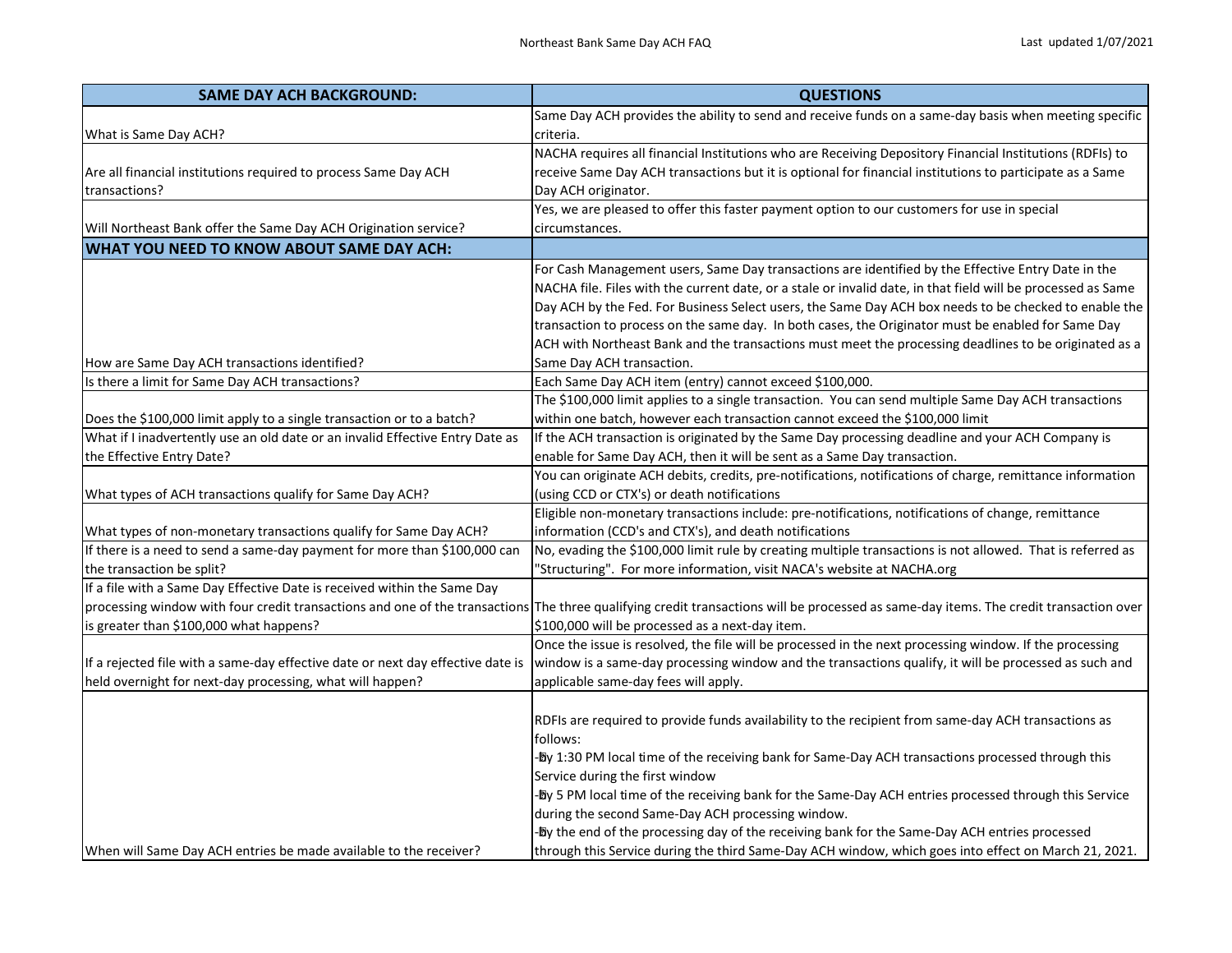|                                                                        | The Effective Entry Date is critical. Assuming the file is submitted by the appropriate deadline, it is the  |
|------------------------------------------------------------------------|--------------------------------------------------------------------------------------------------------------|
|                                                                        | Effective Entry Date field that triggers same day settlement for eligible transactions. In addition, a batch |
|                                                                        | will be eligible for same day settlement whether the Effective Entry Date field contains the current         |
|                                                                        | processing date, or is invalid or has a stale date. This means that a batch could be unintentionally settled |
| How important is the Effective Entry Date?                             | as same day, and the appropriate Same Day Entry Fee would be assessed.                                       |
|                                                                        | Typically Same Day ACH transactions would be used if you forget to send an ACH file, you have system         |
|                                                                        | problems and cannot originate a file in a timely fashion, or if you choose to send a transaction using the   |
| What are some uses for Same Day ACH?                                   | ACH process versus a wire transfer.                                                                          |
|                                                                        | Any payments made by writing a paper check, made by telephone or payments authorized via a biller's          |
|                                                                        | website could clear your checking account on the same day you write the check or authorize the               |
| How can Same Day ACH debits affect my business or personal accounts?   | payment.                                                                                                     |
| <b>WHAT YOU NEED TO KNOW TO PROCESS SAME DAY ACH:</b>                  |                                                                                                              |
|                                                                        | You will need to contact the bank to sign an updated ACH Origination agreement that includes a Same          |
|                                                                        | Day ACH addendum. You will also confirm which of your users will have access to originate Same Day           |
|                                                                        | ACH transactions and which email addresses you want used for ACH-related notices. Once we have               |
|                                                                        | received the signed documents and the required information, we will turn on the functionality to             |
| What do I need to do to originate Same Day ACH transactions?           | originate Same Day ACH activity and notify you.                                                              |
|                                                                        | For Business Select / Smart Pay Originators enabled for Same Day ACH, you must submit your Same Day          |
| What are Northeast Bank's Same Day ACH processing deadlines?           | ACH transaction(s) by 12 Noon Central Time.                                                                  |
|                                                                        |                                                                                                              |
|                                                                        | If a Cash Management ACH Originator is generating a file(s) with Same Day ACH credit or debit Entries,       |
|                                                                        | these batches must be initiated to the Bank by 8 AM for inclusion in the first Same Day ACH processing       |
|                                                                        | window and before 12 Noon for inclusion in the second Same Day ACH processing window. Effective              |
|                                                                        | March 21, 2021, Same-Day ACH transactions must be submitted by 2:15 PM CT for inclusion in the 3rd           |
|                                                                        | Same-Day ACH processing window. Please call Northeast Bank ACH Services at 612-362-3277 if you need          |
|                                                                        | assistance processing a Same Day ACH file through Cash Management.                                           |
|                                                                        |                                                                                                              |
|                                                                        | RDFIs are required to provide funds availability to the recipient from same-day ACH transactions as          |
|                                                                        | follows:                                                                                                     |
|                                                                        | -Dy 1:30 PM local time of the receiving bank for Same-Day ACH transactions processed through this            |
|                                                                        | Service during the first window                                                                              |
|                                                                        | -Dy 5 PM local time of the receiving bank for the Same-Day ACH entries processed through this Service        |
|                                                                        | during the second Same-Day ACH processing window.                                                            |
| When will Same Day ACH transactions be credited or debited to the end  | -Dy the end of the processing day of the receiving bank for the Same-Day ACH entries processed               |
| accountholder?                                                         | through this Service during the third Same-Day ACH window, which goes into effect on March 21, 2021.         |
|                                                                        |                                                                                                              |
|                                                                        | Yes, it is a premium service. Through Cash Management, there is a \$5 per Same Day ACH batch fee and         |
| Is there an additional cost associated with Same Day ACH transactions? | \$1.00 per Same Day ACH item fee. Through Business Select, there is a \$3.00 per Same Day ACH item fee.      |